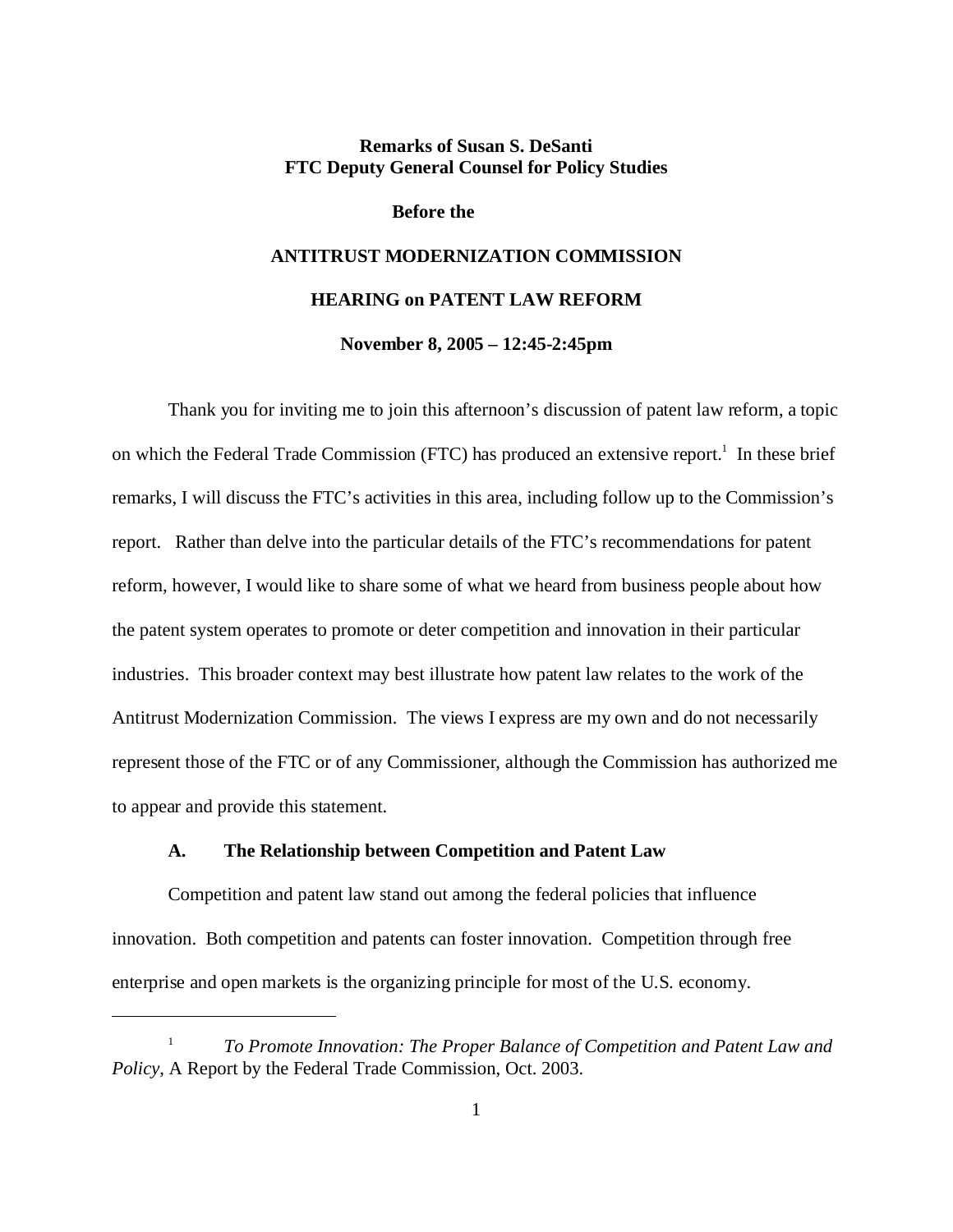Competition among firms can spur the invention of new or better products or more efficient processes. For example, firms may race to be the first to market an innovative technology. Patent policy also can stimulate innovation. A patent can enable firms to increase their expected profits from investments in research and development, and thus foster innovation that would not occur but for the prospect of a patent. Because the patent system requires public disclosure, it can promote a dissemination of scientific and technical information that would not occur but for the prospect of a patent.

 Despite the use of different methods to encourage innovation, competition and patents are not inherently in conflict. Patent law plays an important role in the property rights regime essential to a well-functioning competitive economy. Patents do not necessarily confer monopoly power on their holders, and most business conduct with respect to patents does not unreasonably restrain or serve to monopolize markets. Analogously, the Supreme Court has recognized the importance of competition to the patent system. As stated in the Court's decision in *Bonito Boats*,<sup>2</sup> "free competition" is "the baseline" on which "the patent system's incentive to creative effort depends."

Thus, both competition and patent policy can foster innovation, but each requires a proper balance with the other to do so. Errors or systematic biases in how one policy's rules are interpreted and applied can harm the other policy's effectiveness. As antitrust practitioners have learned, overzealous antitrust enforcement – such as that during the 1970's – can undermine the innovation that patents can promote. Conversely, an invalid patent can harm competition. For example, if patent law were to allow patents on "obvious" inventions, it could thwart the

<sup>&</sup>lt;sup>2</sup> *Bonito Boats, Inc. v. Thunder Craft Boats, 489 U.S.* 141, 146 (1989).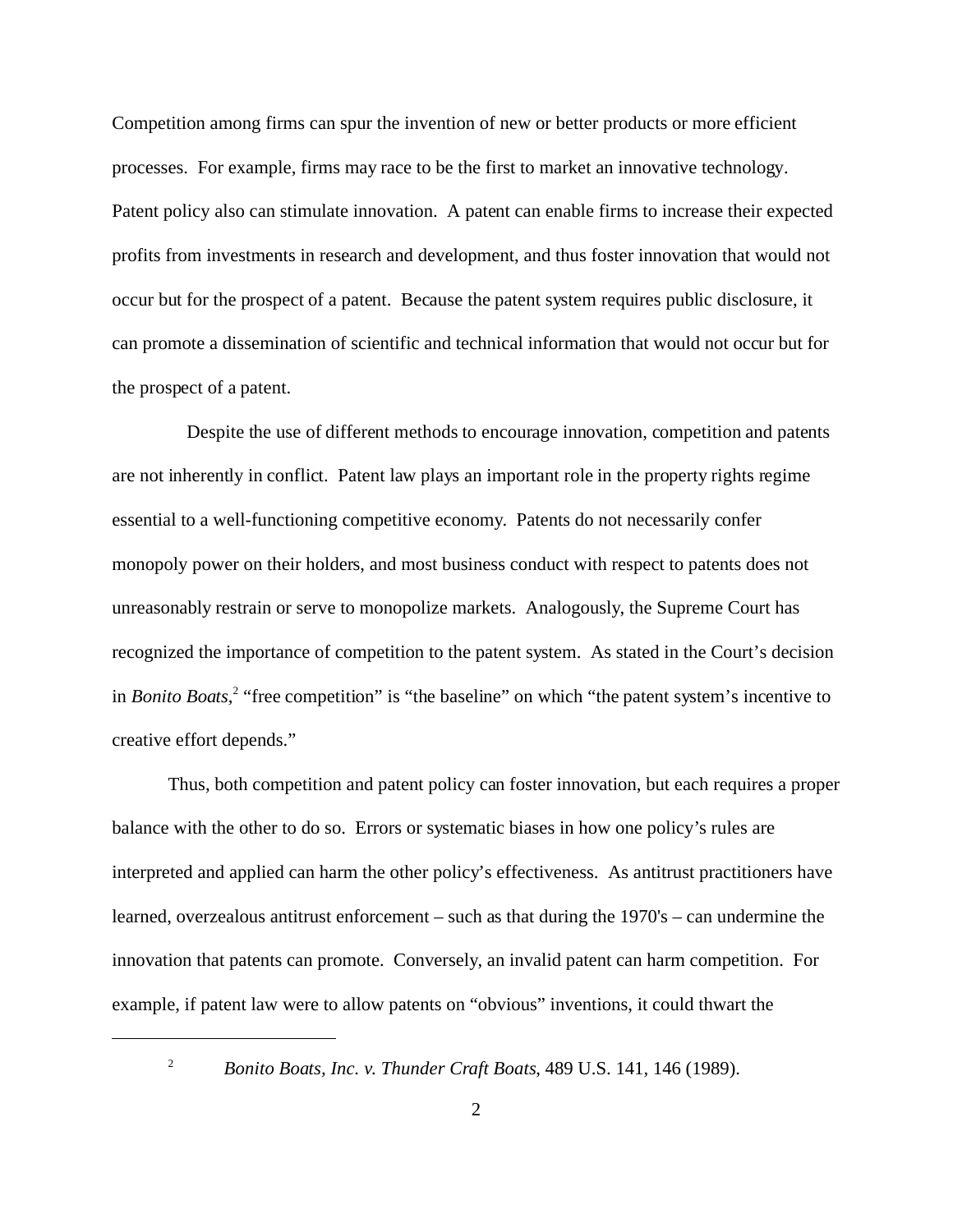competition that might have developed based on the obvious technology. Poor patent quality and legal standards and procedures that inadvertently may have anticompetitive effects can cause unwarranted market power and can unjustifiably increase costs. Such efforts can hamper competition that otherwise would stimulate innovation.

To examine the current balance of competition and patent law and policy, the FTC, together with the Antitrust Division of the Department of Justice, undertook Joint Hearings in 2002. The FTC's report, issued in 2003, discusses and makes recommendations for the patent system to maintain a proper balance with competition law and policy. A second joint report, by the FTC and the DOJ, will discuss and make recommendations for antitrust to maintain a proper balance with the patent system. We are working with renewed vigor on completing that report.

### **B. The Joint Hearings**

The Hearings took place over 24 days between February and November 2002. They included testimony from more than 100 written submissions and 300 panelists, including business representatives from large and small firms and independent inventors; leading patent and antitrust organizations; leading antitrust and patent practitioners; and leading scholars in economics and patent and antitrust law. Business representatives were mostly from high-tech industries: pharmaceuticals, biotechnology, computer hardware and software, and the Internet.

Hearings participants found much to praise in the current patent system. Pharmaceutical and biotechnology representatives, for example, testified that strong patent protection is essential to innovation in their industries. Business representatives characterized innovation in these industries as costly and unpredictable, requiring significant amounts of pioneering research to discover and test new drug products. By preventing rival firms from free riding on discoveries,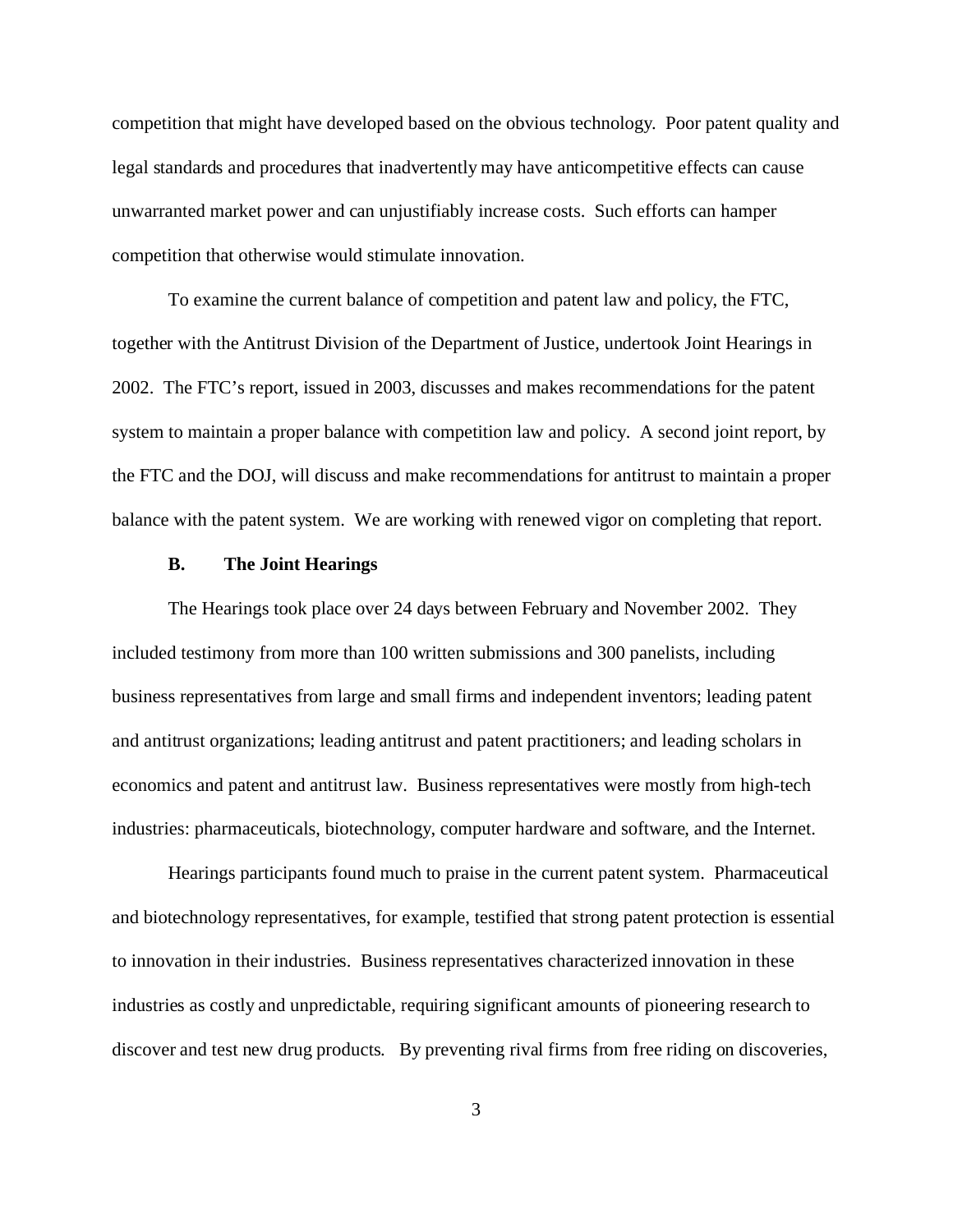patents allow pharmaceutical firms to recoup the substantial capital investments made to discover, test, and obtain regulatory approval of new drug products. Biotech representatives emphasized that patent protection is critical to obtain the capital necessary to fund this high-risk investment. Indeed, firms believed that the biotech industry would not exist but for patents.

Nonetheless, many participants in and observers of the patent system expressed significant concerns that, in some ways, the patent system is out of balance with competition policy. A global concern that representatives from each of the four industries described was that poor patent quality (for example, a patent for which there is invalidating prior art, or a patent broader than was enabled by the written description of the claimed invention) can blunt incentives to innovate. A poor quality or questionable patent is one that is likely invalid or contains claims that are likely overbroad. Hearings participants raised concerns about the number of questionable patents issued.

Questionable patents can deter or raise the costs of innovation. Professor Jonathan Levin identified three economic consequences that may flow from issuing patents of questionable validity. First, such patents may slow follow-on innovation by discouraging firms from conducting R&D in an area out of fear that they may be infringing. Indeed, firms in the biotech industry reported that they avoid infringing questionable patents and therefore will refrain from entering or continuing with a particular field of research that such patents appear to cover. Second, if a competitor chooses instead to negotiate a license to and pay royalties on the questionable patent, the costs of follow-on innovation and commercial development increase due to unjustified royalties. A number of panelists indicated that small firms, unable to bear the costs of litigation, are particularly likely to be forced to license if a questionable patent is asserted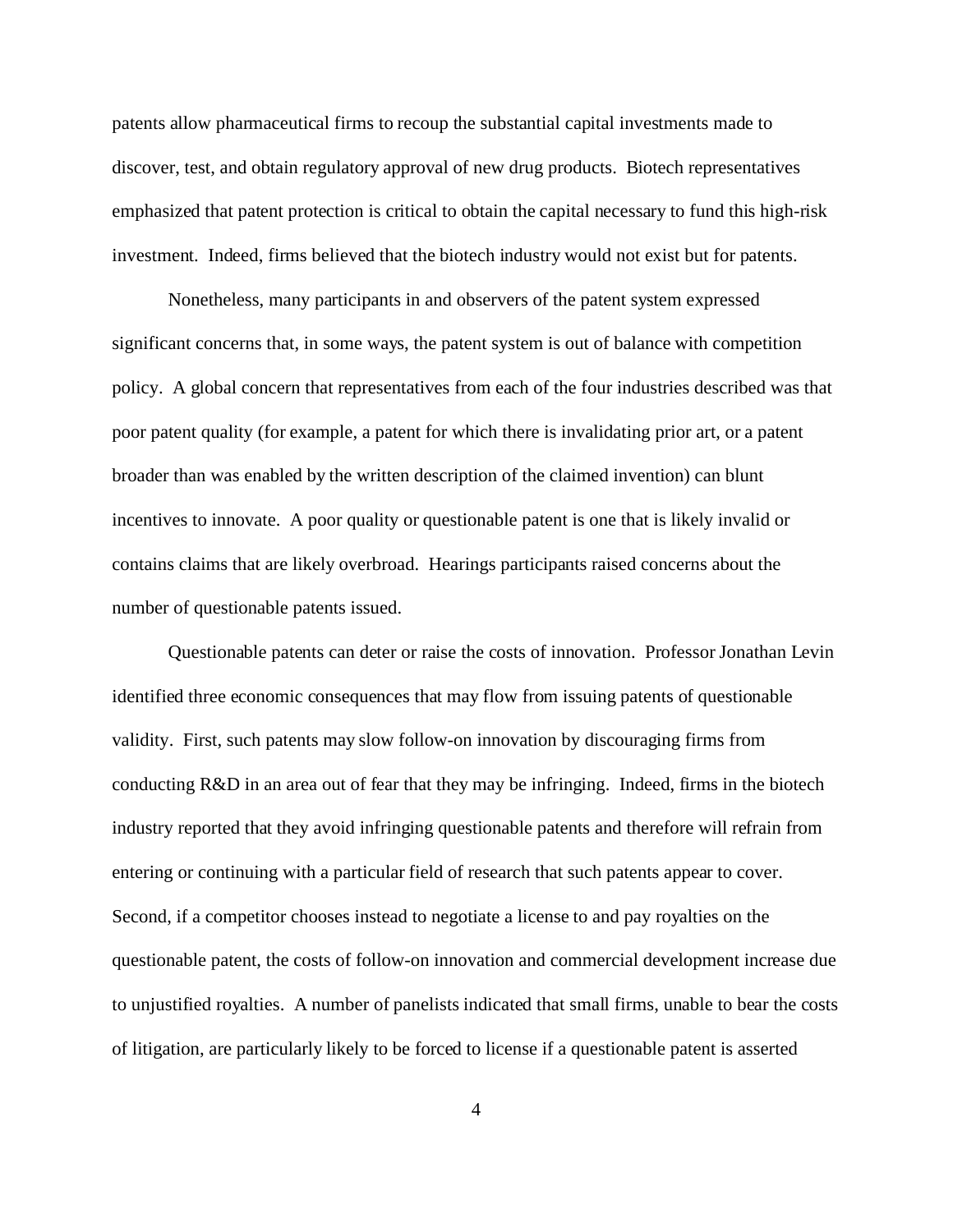against them, although some noted that large firms, with greater exposure, are also subject to *in terrorum* effects. For example, a questionable patent that claims a single routine in a software program may be asserted to hold up production of the entire software program. In either case, for small or large firms, entering an unnecessary license reduces the licensees' rewards and distorts their incentives to innovate or compete. Third, if instead the patent is challenged in litigation, the ensuing costs are a drain on the system. Let me note here that, in June 2004, the Executive Director of the American Intellectual Property Law Association (AIPLA), Michael Kirk, testified before Congress that the AIPLA's most recent survey of its members revealed that the average cost of patent litigation, including the costs of discovery, ranged between \$500,000 and \$3,995,000 per party, depending on the amount at risk.<sup>3</sup> The frequency with which such very large costs are imposed could be reduced if fewer questionable patents were issued, and the size of these amounts could be reduced if challengers could use speedier procedures for the resolution of patent validity questions, such as the post-grant opposition procedures recommended by the FTC, the NAS, and the PTO, that are included in pending patent reform legislation in the House of Representatives.

These three economic consequences are not the only costs associated with questionable patents, however. In some industries, such as computer hardware and software, firms can require access to dozens, hundreds, or even thousands of patents to produce just one commercial product. Indeed, Peter Detkin, speaking at our hearings as a representative of Intel, explained that more than 90,000 patents generally related to microprocessors are held by more than 10,000

<sup>3</sup> Michael K. Kirk, Executive Director of the AIPLA, Written Statement before the House Judiciary Committee, Subcommittee on Courts, the Internet, and Intellectual Property, on *Patent Quality Improvement: Post-Grant Opposition*, June 24, 2004.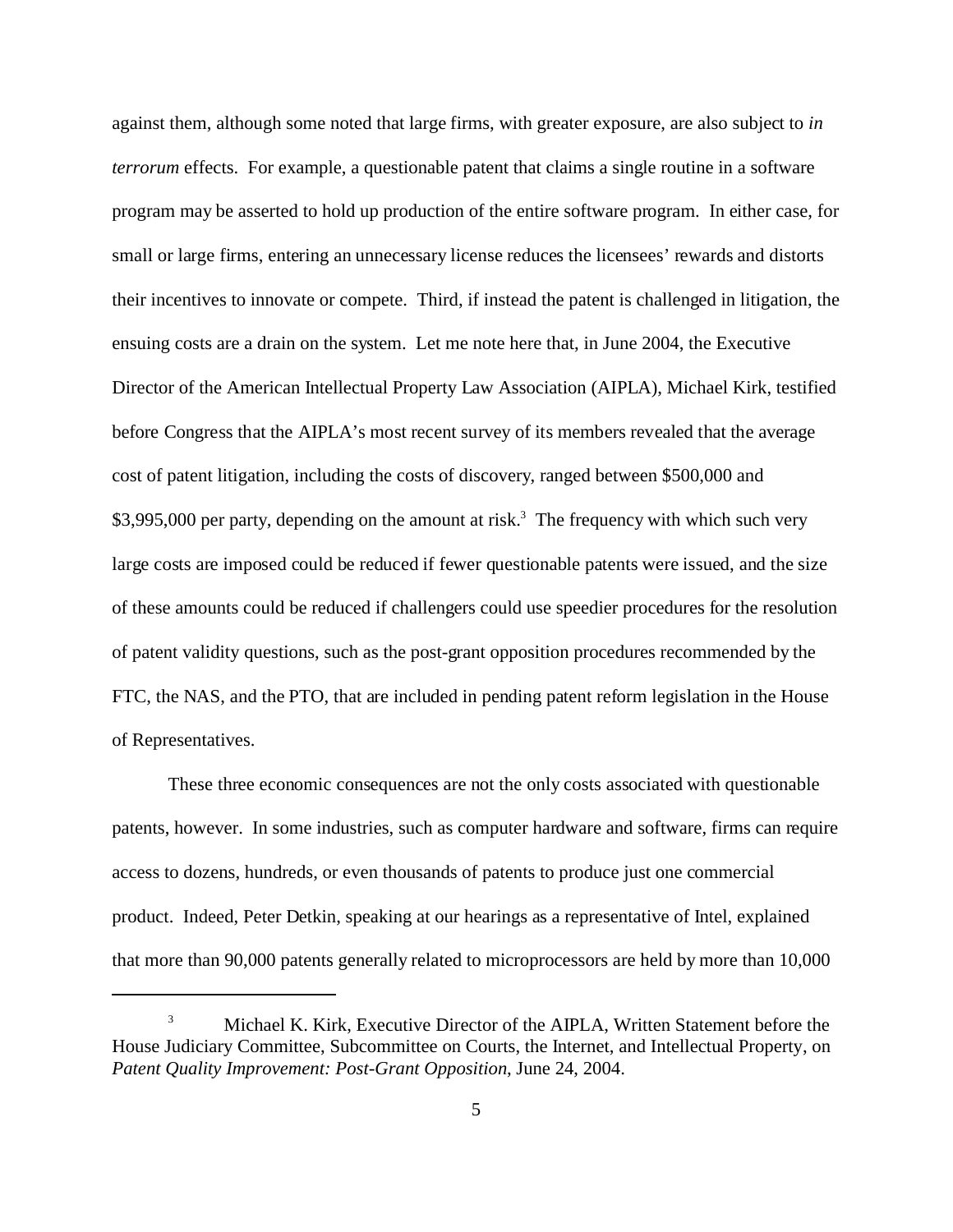parties. Much of this thicket of overlapping patent rights results from the nature of the technology; computer hardware and software contain an incredible number of incremental innovations.

Nonetheless, in industries with such incremental innovation, questionable patents can increase "defensive patenting." One panelist undertook a search to determine the patent landscape surrounding a particular patent relevant to his business and in the process identified 120 patents that appeared to overlap each other, as well as to be infringed by his own product. As another panelist acknowledged, "the only practical response to this problem of unintentional and sometimes unavoidable patent infringement is to file hundreds of patents each year ourselves."<sup>4</sup> In this way, the problem is self-perpetuating. The need to develop extensive patent portfolios for defensive purposes diverts funding from R&D into the obtaining of patents; as one business representative explained, "the time and money we spend on patent filings, prosecution, maintenance, litigation and licensing could . . . be much better spent on product development and research leading to more innovation."<sup>5</sup>

 In the context of a patent thicket, questionable patents also can increase licensing difficulties, such as royalties stacked one on top of another. Moreover, questionable patents can increase uncertainty about the patent landscape. Panelists identified numerous impacts of uncertainty, reporting that uncertain patent rights: pose severe difficulties for business planning; heighten investment risk and hinder the raising of capital; disrupt the working out of licenses; and induce litigation that imposes costs and interferes with competition and innovation.

<sup>4</sup> FTC IP Report, Ch. 3 at 35.

<sup>&</sup>lt;sup>5</sup> FTC IP Report, Ch. 3 at 37.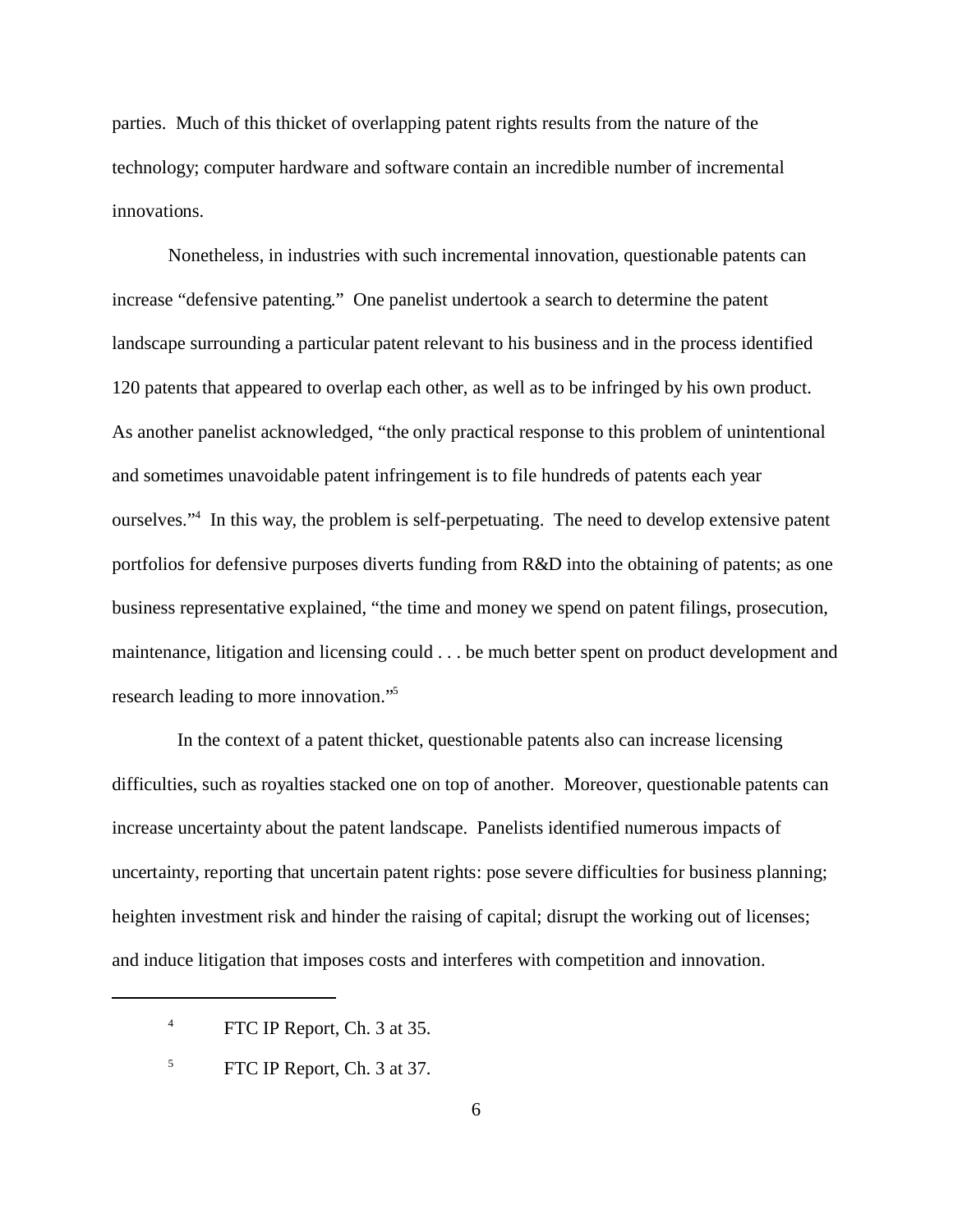#### **C. The FTC's Report and Follow-up Activities**

In its report, the FTC made several recommendations for patent law. Some would require legislation; some would require changes in the case law; and some would require practitioners to adopt a broader policy perspective on patent law.

In terms of legislation, this past year has seen much activity. The FTC, together with the NAS and the AIPLA, held a series of town hall meetings focused on possible specific patent law reforms. These meetings provided a forum at which many stakeholders spoke; their remarks were transcribed, and an FTC staff summary of the discussions is available on the FTC's website. At the final town meeting in June, a draft patent law reform bill was discussed, and that bill contained 4 out of 6 legislative recommendations made by the FTC. The course of patent reform legislation never does run smooth, however, and various versions of the bill have provoked much discussion and debate. Nonetheless, the repeated concerns expressed about poor quality patents and other issues seem to have provided a basis for a significant effort to achieve improvements in the patent system.

In terms of the case law, I will simply note that a petition for certiorari has been filed in a patent case<sup>6</sup> that raises one of the issues addressed in an FTC recommendation. The Supreme Court has requested the Solicitor General to provide the views of the United States government on whether to grant certiorari in this case.

Finally, I will speak to the last area of FTC recommendations – a broader policy perspective for patent law. It is this area that might be most fruitful for consideration by the

<sup>6</sup> *Teleflex, Inc. v. KSR Intl. Co.*, 119 F. App. 282, 288 (Fed. Cir. 2005), *cert. petition pending,* No. 04-1350.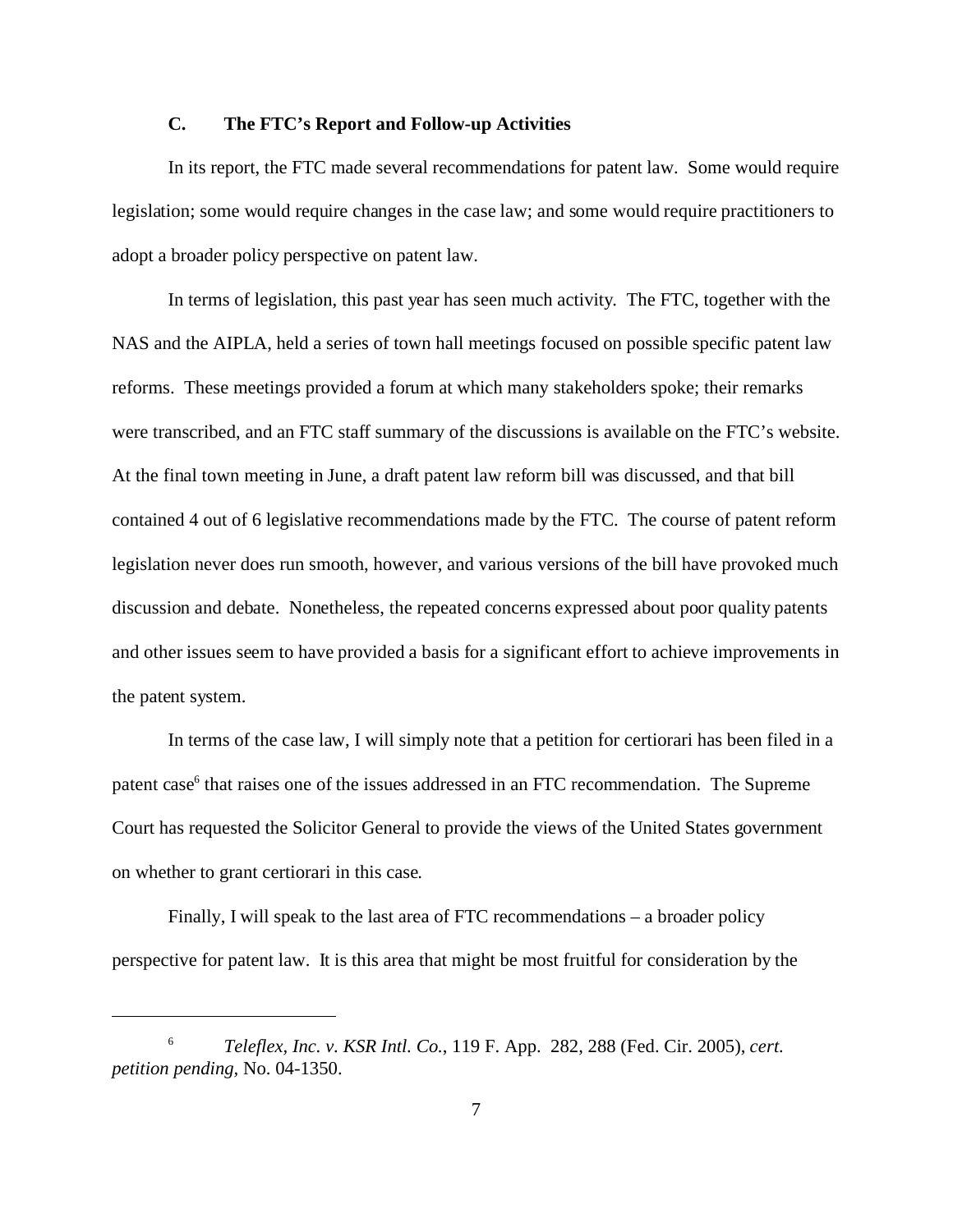Antitrust Modernization Commission. All of you understand quite well how new economic learning, most generally associated with "Chicago school thinkers," brought an updated economic framework to antitrust that, among other things, emphasized the importance of seeking to understand efficiencies, as well as possible anticompetitive effects, associated with particular business conduct. This new economic learning led to a more complex and pro-intellectual property understanding of how antitrust should view conduct with respect to patents.

The FTC recommended that patent practitioners similarly expand their consideration of economic learning and competition policy concerns in patent law decision making. The Supreme Court has made clear in several decisions that there is room for policy-oriented interpretation of the patent laws. Indeed, to find the proper balance between patent and competition law, the FTC stated, such policy-oriented interpretations are essential. Over the past twenty-five years, the incorporation of economic thinking into antitrust has provided significant insights that have substantially improved the development of antitrust law and competition policy. The Federal Circuit and the PTO may also benefit from much greater consideration and incorporation of economic insights in their decisionmaking.

The statute that created the AMC charges it with examining "whether the need exists" to modernize the antitrust laws and to identify and study related issues," among other things. Antitrust law protects competition and the competitive process "by preventing certain types of conduct that threaten a free market."<sup>7</sup> For the last twenty years, antitrust law has recognized enhancing consumer welfare as the single unifying goal of competition policy. Antitrust's focus

<sup>7</sup> FTC IP Report, Ch. 1 at 3, *citing* 1 HOVENKAMP ET AL., IP AND ANTITRUST § 1.2 at 1-5.